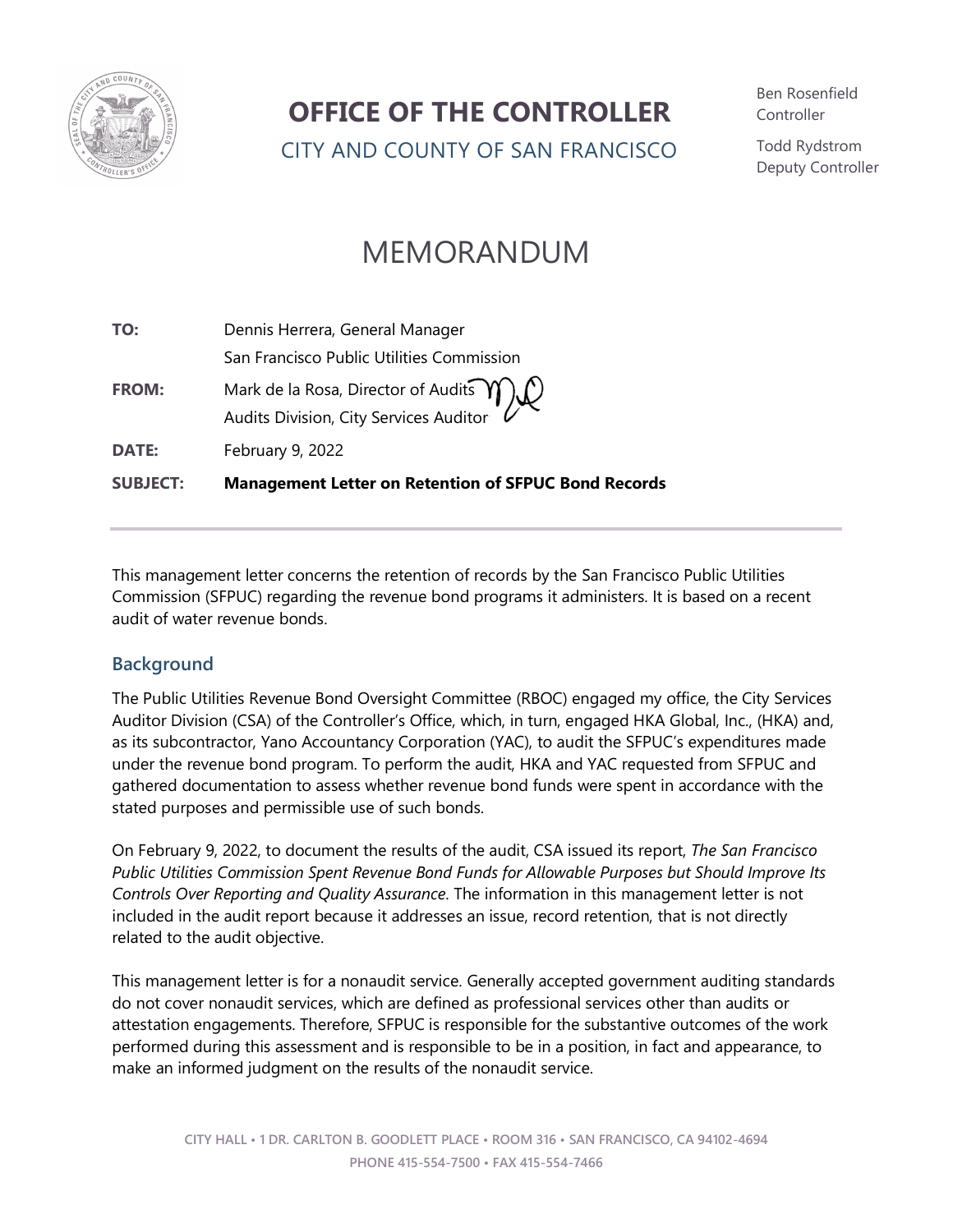2 | Management Letter on Retention of SFPUC Bond Records

#### **Observation**

**The Records That SFPUC Should Have Retained:** As part of the audit procedures, HKA and YAC asked SFPUC for several types of supporting documentation, including but not limited to documents showing the labor, benefits, and allocated overhead expenses for the San Francisco Water Revenue Bonds, 2006, Series A. However, SFPUC could not provide detailed payroll information for costs incurred from June 1, 2003, through June 30, 2008, totaling \$156.7 million.

According to SFPUC, the support for these expenses was unavailable because its legacy system has been decommissioned and because the department's associated record retention policy does not require payroll records to be kept for this long. However, SFPUC's record retention policy requires bond-related documents, including the records in question, to be retained for the life of the relevant agreement plus five years. The San Francisco Administrative Code, Section 8.3, requires each department head to prepare a schedule for the systematic retention and destruction of records, among other things. Also, U.S Internal Revenue Service (IRS) regulations require records to be "retained for so long as the contents thereof are material in the administration of internal revenue law."<sup>[1](#page-1-0)</sup> The IRS additionally states bond records should generally be kept for as long as the bonds are outstanding, plus three years after the final redemption date of the bonds.<sup>[2](#page-1-1)</sup> The City risks penalties and other consequences by not maintaining bond documentation for an appropriate time period.

SFPUC has since obtained backup electronic files that may contain some of the required information, but the department will need to ensure the completeness of these files in the future.

#### **Recommendations**

The San Francisco Public Utilities Commission should:

- 1. Comply with its record retention policy regarding bond-related documents.
- 2. Ensure relevant staff understand the requirements of the department's record retention policy to maintain the completeness of bond-related documents.

SFPUC's response is attached. CSA will not follow up on the status of the recommendations in this management letter because this work is advisory in nature.

CSA, HKA, and YAC appreciate the assistance and cooperation of all staff involved in this audit. For questions about the report, please contact me at [mark.p.delarosa@sfgov.org](mailto:mark.p.delarosa@sfgov.org) or 415-554-7574 or CSA at 415-554-7469.

<span id="page-1-0"></span><sup>1</sup> 26 CFR § 1.6001-1

<span id="page-1-1"></span><sup>2</sup> https://www.irs.gov/tax-exempt-bonds/tax-exempt-bond-faqs-regarding-record-retention-requirements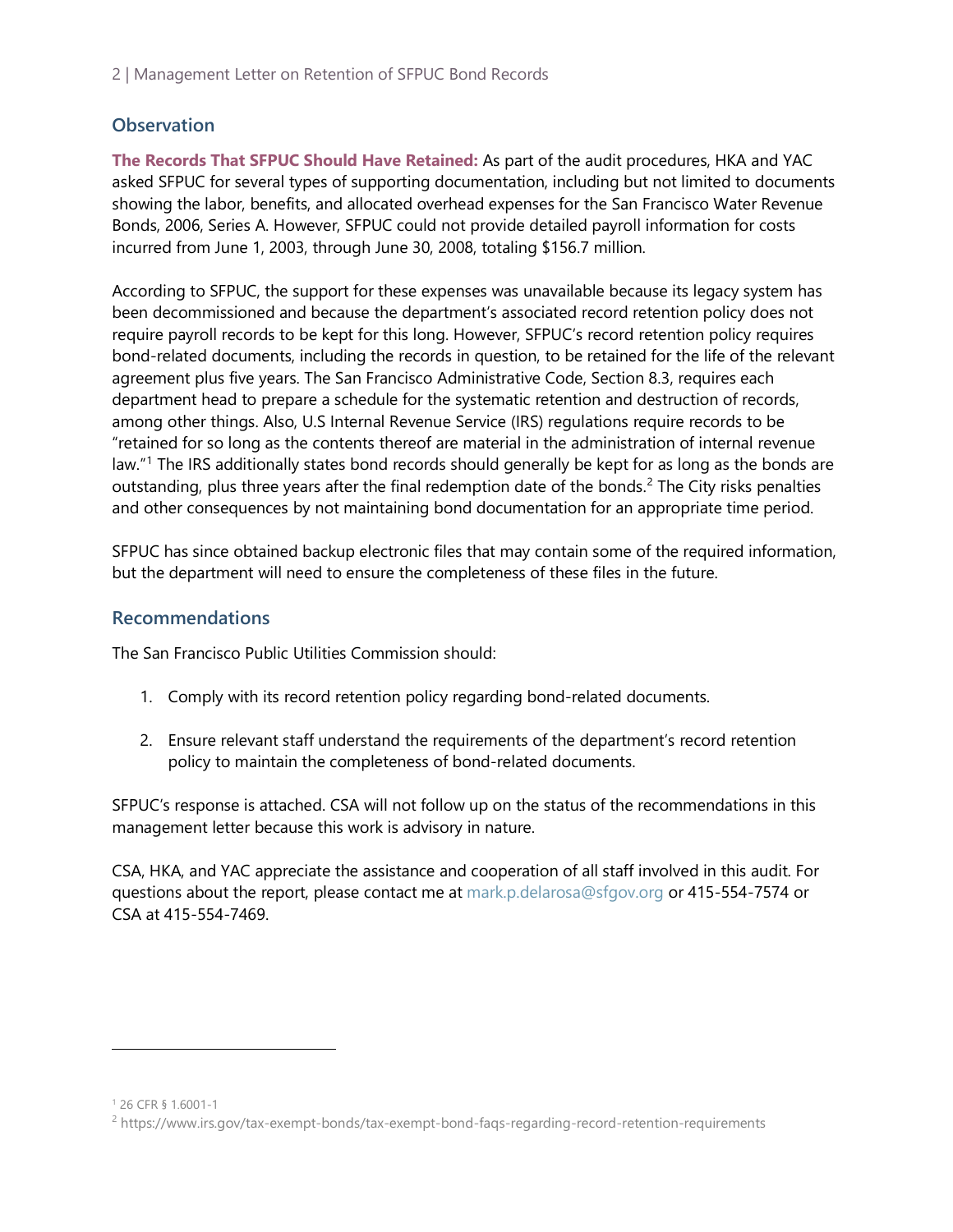#### 3 | Management Letter on Retention of SFPUC Bond Records

cc: San Francisco Public Utilities Commission

Ronald Flynn Michael Carlin Charles Perl Nancy Hom Mike Brown

#### **Controller**

Ben Rosenfield Todd Rydstrom Massanda D'Johns Hunter Wang

#### HKA Global, Inc.

Paul Pocalyko Dan Dawson

Yano Accountancy Corporation Eugene Yano